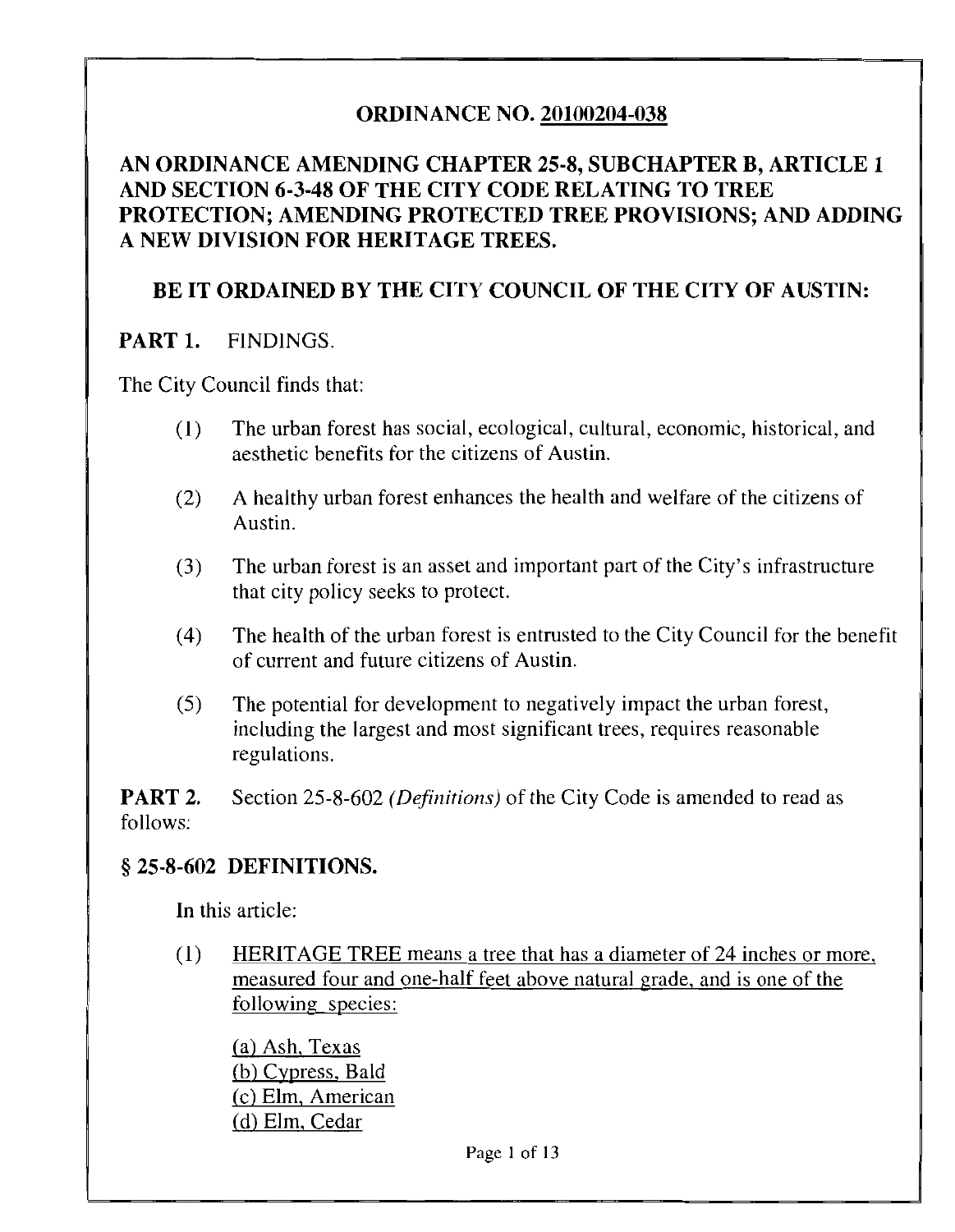(e) Madrone, Texas (f) Maple. Bigtooth (g) All Oaks (h) Pecan (i) Walnut, Arizona (j) Walnut, Eastern Black

This list of eligible heritage tree species may be supplemented, but not reduced, as prescribed by rule.

- $(2)[(4)]$  OWNER includes a lessee.
- PROTECTED TREE means a tree with a diameter [eircumference]of  $(3)[(2)]$ 19 [60 Jinches or more, measured four and one-half feet above natural grade.
- REMOVAL means an act that causes or may be reasonably expected  $(4)[(3)]$ to cause a tree to die, including:
	- (a) uprooting;
	- (b) severing the main trunk;
	- (c) damaging the root system; and
	- (d) excessive pruning.
- **PART 3.** Section 25-8-603 (Administration) of the City Code is amended to read:

#### § 25-8-603 ADMINISTRATION.

- (A) A city arborist, appointed by the director of the Planning and Development Review Department, shall implement this article.
- (B) The [Watershed Protection] Planning and Development Review Department shall adopt administrative rules for the implementation of this subchapter  $[**to**:].$
- (C) The rules shall:
	- (1) describe methods to protect trees against damage during development;
	- (2) identify actions that will constitute removal;  $[and]$
	- (3) identify the root areas that require protection against soil compaction or the effects of impervious paving; and

Page 2 of 13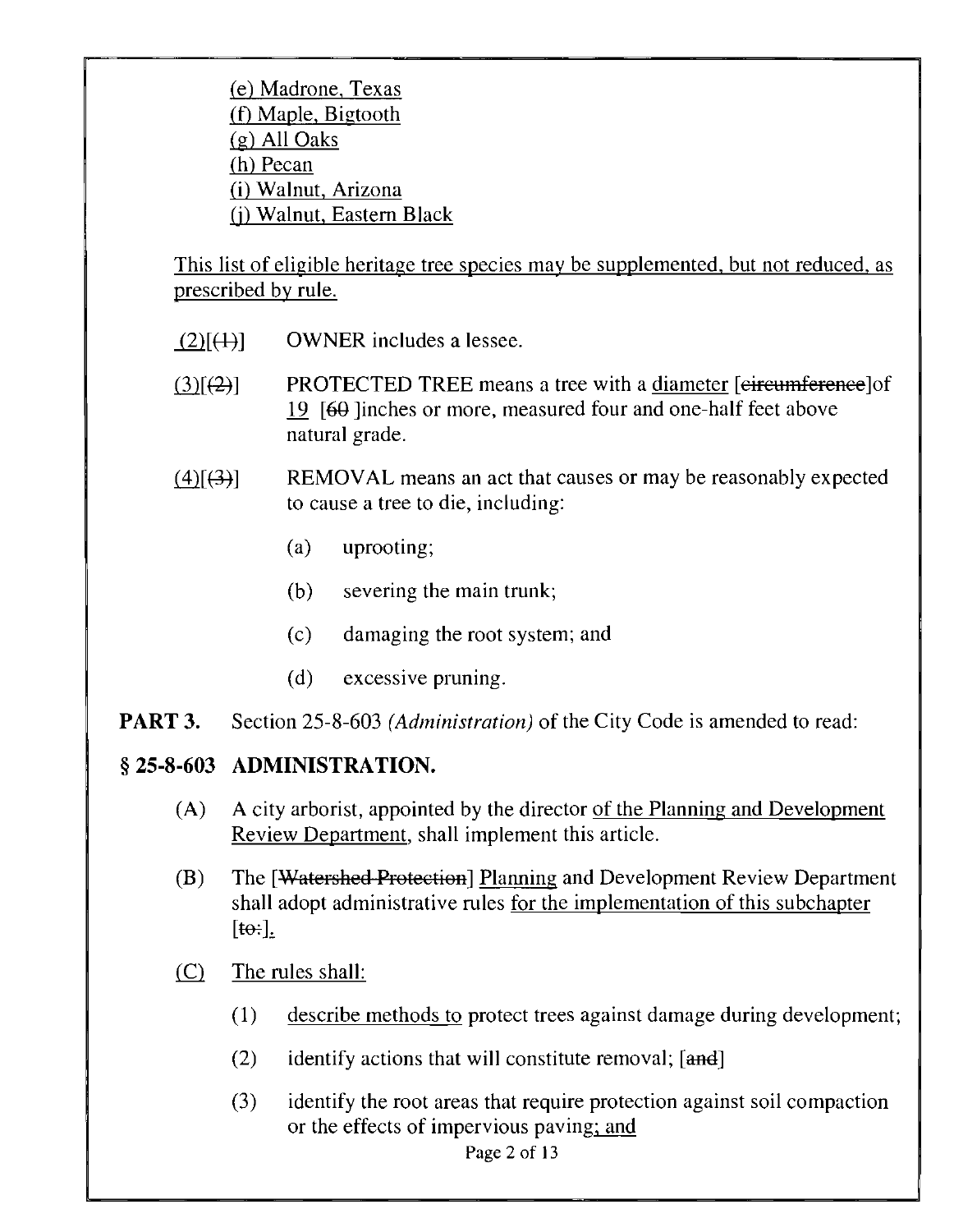(4) identify mitigation measures and methods of calculation for fiscal security to ensure performance of mitigation measures that may be required under article 1 of this subchapter.

PART 4. Section 25-8-604 (Development Application Requirements) of the City Code is amended by amending Subsection (C) and adding a new Subsection (D) to read:

- (C) For an application for preliminary plan, final plat, building permit, or site plan approval that proposes the removal of a protected tree, the city arborist must review the application and make a recommendation before the application may be administratively approved or presented to the Land Use Commission or city council.
- (D) For an application for preliminary plan, final plat, building permit, or site plan approval that proposes the removal of a heritage tree, the applicant must file a request for a variance to remove the heritage tree under Division 3 of this Article before the application may be administratively approved or presented to the Land Use Commission or City Council.

**PART 5.** Section 25-8-605 (Waiver and Modification of City Requirements) of the City Code is amended to read:

# § 25-8-605 WAIVER AND MODIFICATION OF CITY REQUIREMENTS.

- (A) If enforcement of a City department policy, rule, or design standard will result in removal of a protected or heritage tree, the [Watershed Protection] Planning and Development and Review Department may request that the responsible City department waive or modify the policy, rule, or design standard to the extent necessary to save the tree.
- (B) The responsible City department may waive or modify the policy, rule, or design standard after determining that a waiver or modification will not result in a serious or imminent adverse effect.
- (C) The city manager shall resolve differences of opinion between the [Watershed Protection] Planning and Development Review Department and another City department under this section.

**PART 6.** Chapter 25-8, Subchapter B, Article 1 (*Tree and Natural Area Protection*) of the City Code is amended to add a new Section 25-8-606 to read: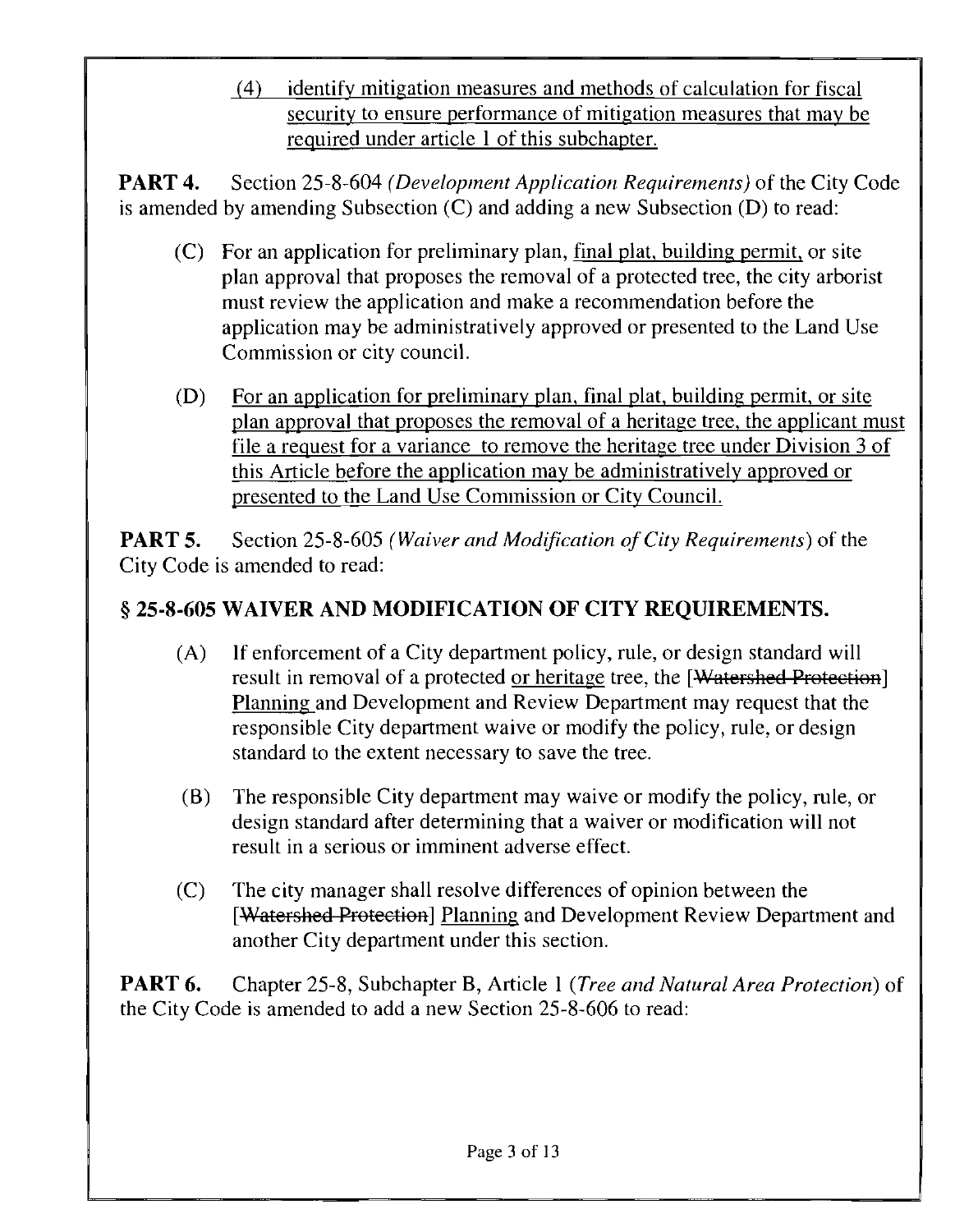# §25-8-606 REPORTS.

The city arborist shall annually report to the Environmental Board and monthly report to the Urban Forestry Board. The report shall include, but is not limited to, impacts to protected or heritage trees, tree promotional programs, and urban forestry planning efforts.

**PART 7.** Chapter 25-8, Subchapter B, Article 1 (*Tree and Natural Area Protection*) of the City Code is amended to add a new Section 25-8-607 to read:

# § 25-8-607 APPLICABILITY TO CITY

The requirements of this subchapter apply to land development and other actions by the City.

**PART 8.** Section 25-8-621 (Permit Required for Removal of Protected Trees; Exceptions) of the City Code is amended to read:

### § 25-8-621 PERMIT REQUIRED FOR REMOVAL OF PROTECTED TREES; EXCEPTIONS.

- (A) Except as otherwise provided in this section, a person may not remove a protected tree unless the <del>[Watershed Protection</del>] Planning and Development Review Department has issued a permit for the removal under this division.
- (B) A person may, without a permit, remove a damaged protected tree that is  $[a]$ an imminent hazard to life or property if the tree is removed within seven days of being damaged. The [Watershed Protection] Planning and Development Review Department may extend this deadline for widespread and extensive storm damage.
- (C) A person may, without a permit, remove a protected tree if the tree is identified for removal on an approved preliminary plan, final plat or site plan.
- $[$ (D)  $-A$  person may, without a permit, remove a protected tree if the tree is identified for removal in a capital improvement project when the project is approved by council.

**PART 9.** Subsection(C) of Section 25-8-622 (Application for Removal) of the City Code is amended to read:

(C) An application for removal of a protected tree must: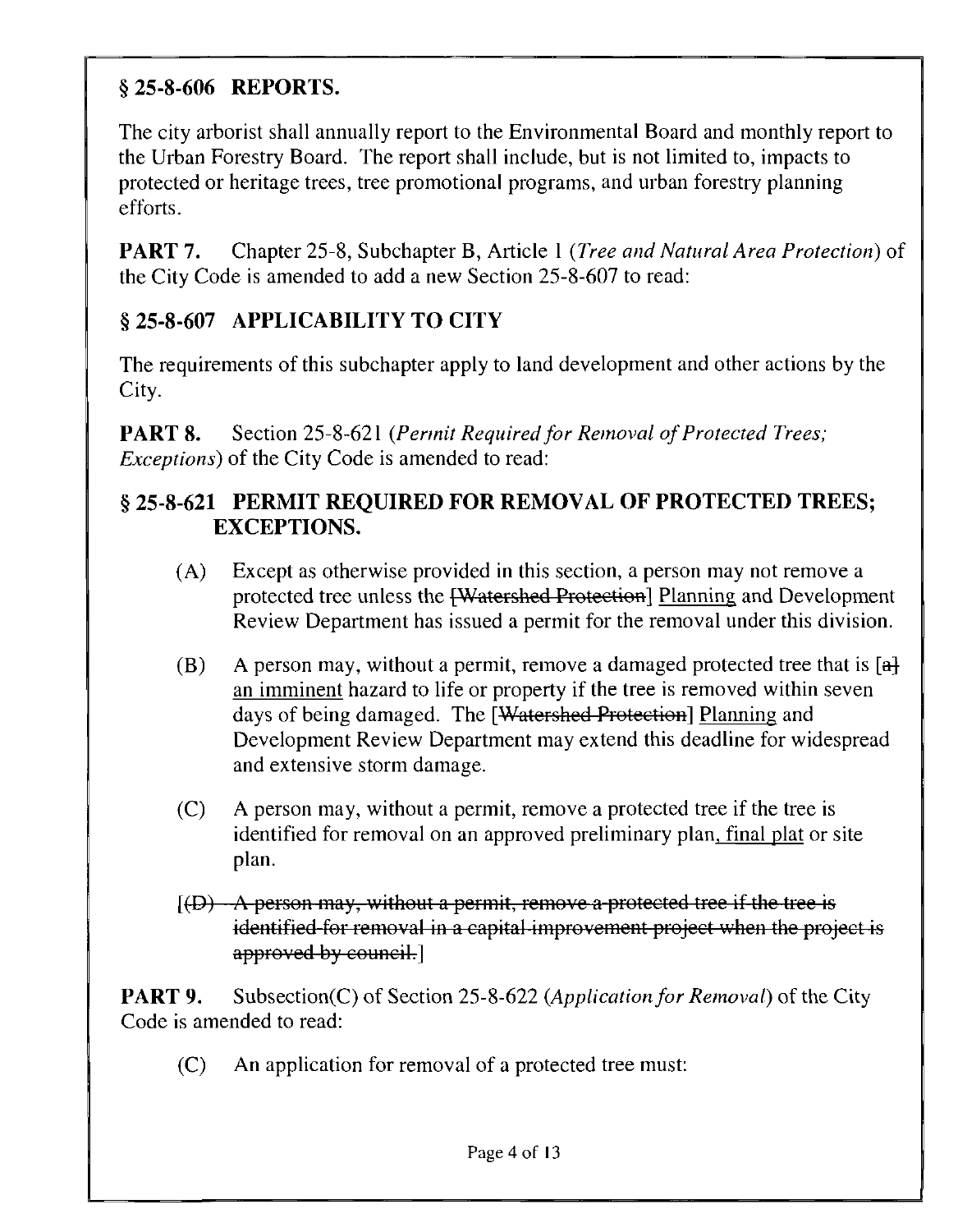- (1) be filed with the director of the Planning and Development Review Department; and
- (2) include the information prescribed by the Administrative Manual.

**PART 10.** Section 25-8-624 (Approval Criteria) of the City Code is amended to read:

## § 25-8-624 APPROVAL CRITERIA.

- (A) The [Watershed Protection-] Planning and Development Review Department may [shall] approve an application to remove a protected tree only after determining that the tree:
	- (1) prevents reasonable access to the property;
	- (2) prevents a reasonable use of the property;
	- $(3)$  is [a] an imminent hazard to life or property, and the hazard cannot reasonably be mitigated without removing the tree;
	- (4) is  $\left[4\right]$  dead;
	- (5) is diseased, and:
		- (a) restoration to sound condition is not practicable; or
		- (b) the disease may be transmitted to other trees and endanger their health; or
	- (6) for a tree located on public property or a public street or easement:
		- (a) prevents the opening of necessary vehicular traffic lanes in a street or alley; or
		- (b) prevents the construction of utility or drainage facilities that may not feasibly be rerouted.
- (B) If an application filed by a political subdivision of the state is approved under Subsection (A) (2), the Land Use Commission may, in its discretion, review the approval.
- (C) For an application to remove a protected tree located on private property, an applicant must request a variance, waiver, exemption, modification, or alternative compliance from the Board of Adjustment if the variance that would eliminate the reason for removal of the tree.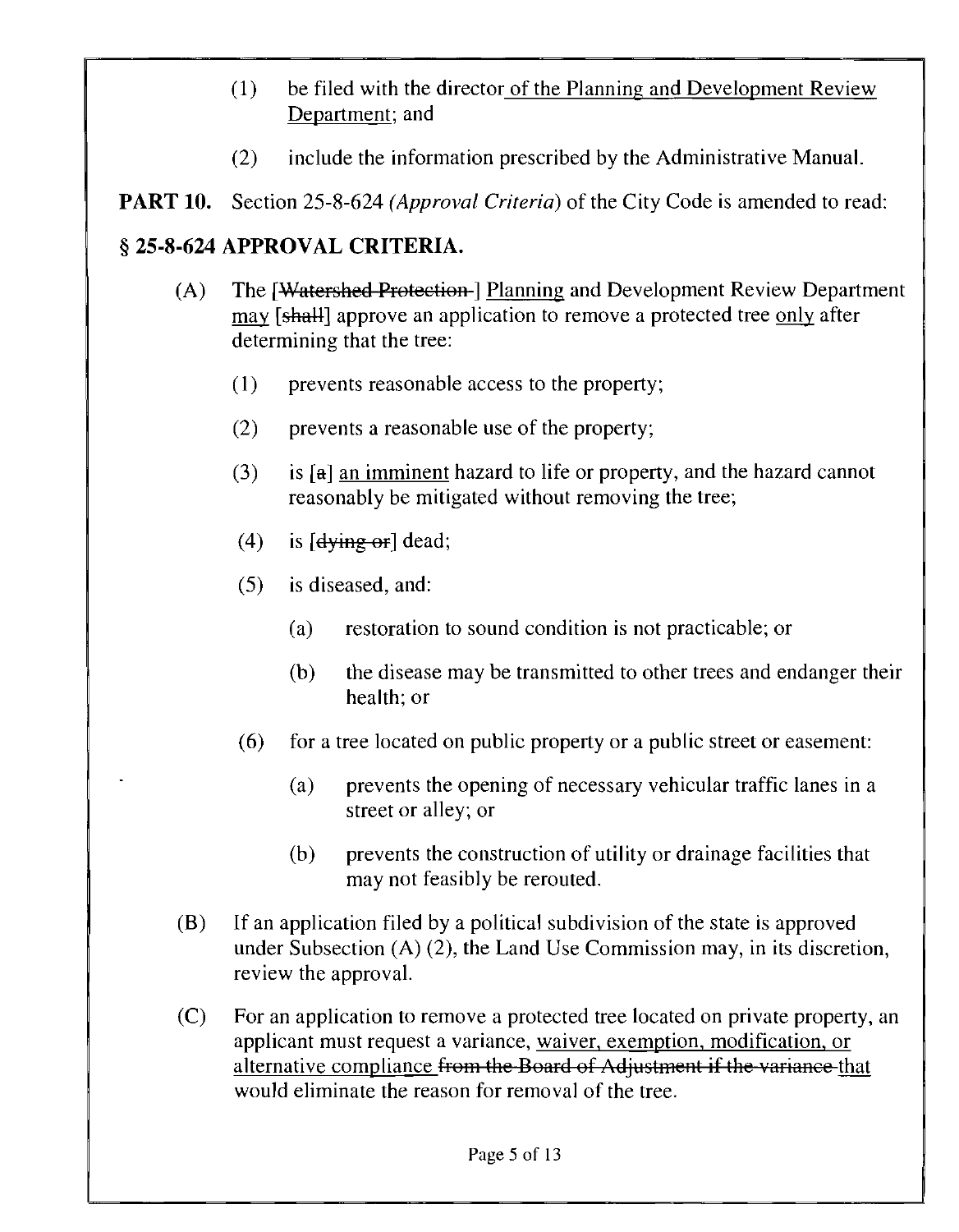- (1) The application to remove the protected tree may not be approved unless the request [variance] is denied.
- (2) An application fee is not required for a variance, waiver, exemption, modification, or alternative compliance request required by this subsection.
- (3) This subsection does not apply to an application that may be approved under Subsection  $(A)(3)$ ,  $(4)$ , or  $(5)$ .
- (4) The body considering the variance, waiver, exemption, modification or alternative compliance will consider the benefit of preserving the protected tree in determining whether to grant or deny the request for a variance, waiver, exemption, modification or alternative compliance from another City Code provision.
- (5) This subsection does not require an applicant to request a variance, waiver, exemption, modification, or alternative compliance if the director determines that to do so would endanger the public health and safety.
- (D) The [Watershed Protection] Planning and Development Review Department shall [may] require mitigation [, including the planting of replacement trees, as a condition of application approval. A removal permit may not be issued until the applicant satisfies the condition or posts fiscal security to ensure performance of the condition within one year.

**PART 11.** Section 25-8-625 (Action on Application) of the City Code is amended to read:

## § 25-8-625 ACTION ON APPLICATION.

- (A) The [Watershed Protection] Planning and Development Review Department shall take action on [approve or deny] an application to remove a protected tree:
	- (1) not later than the  $10^{th}$  working day after the complete application is filed; or
	- (2) if a variance, waiver, exemption, modification, or alternative compliance request is required by Subsection 25-8-624 (C) (Approval *Criteria*), not later than the  $[55<sup>th</sup>$  day after the application is filed]  $10<sup>th</sup>$ working day after the request is denied.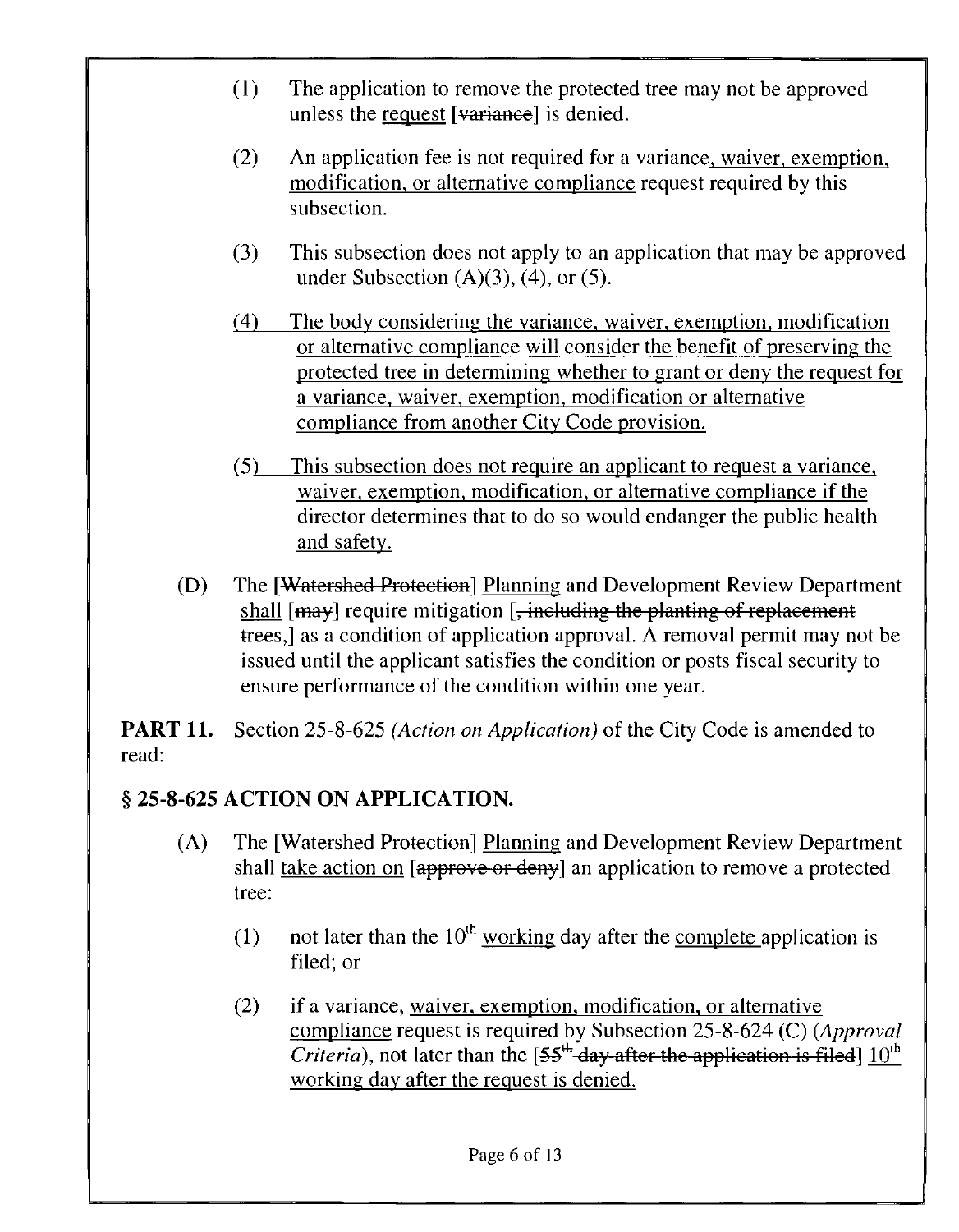- (B) [If a variance request is required by Subsection 25 8-624 (C) (Approval Criteria), the Watershed Protection and Development Review Departmont shall notify the applicant of the 55 day review period.
- $(\bigoplus)$  An application to remove a tree that is not associated with a pending subdivision, site plan, or building permit application submitted to the City is automatically granted if the [Watershed Protection] Planning and Development Review Department does not take action on [<del>deny</del>] the application before the expiration of the applicable deadline in Subsection  $(A)$ .

**PART 12.** Section 25-8-626 (*Effective Date and Expiration of Approval*) of the City Code is amended to read:

## § 25-8-626 EFFECTIVE DATE AND EXPIRATION OF APPROVAL.

(A) Approval of an application to remove a protected tree is effective  $immediately.$ [ $\div$ ]

(1) on the third day after it is granted; or

(2) immediately, if the application was approved under Subsection 25 8 624(A) (3),(4),or (5) (Approval Criteria).]

- (B) An approval to remove a protected tree expires:
	- (1) one year after its effective date, provided that the mitigation conditions in the permit remain in effect until the conditions are met; or
	- (2) for a development described in Subsection 25-8-621(C)  $[**or**(**D**)]$ (Permit Required For Removal Of Protected Trees; Exceptions), when the development plan expires.

**PART 13.** Chapter 25-8 Subchapter B, Article 1 (*Tree and Natural Area Protection*) of the City Code is amended to renumber Division 3 (Shoreline Relocation; Lake Fill) as Division 4 and add a new Division 3 to read:

#### Division 3. Heritage Trees.

## § 25-8-641 REMOVAL PROHIBITED.

(A) Removal of a heritage tree is prohibited unless the Planning and Development Review Department has issued a permit for the removal under this division.

Page 7 of 13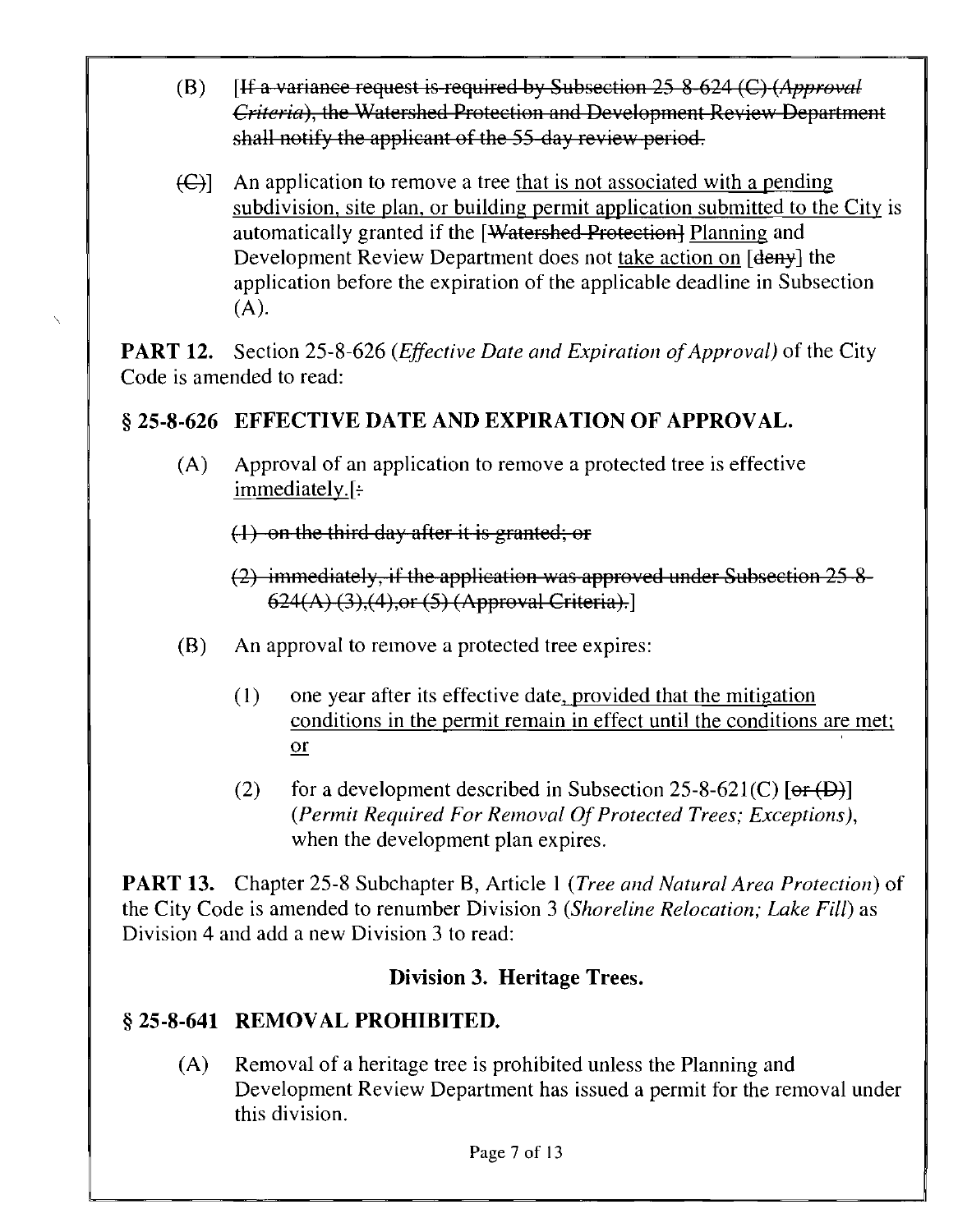- (B) A permit to remove a heritage tree may be issued only if a variance is approved under Section 25-8-642 (Administrative Variance) or 25-8-643 (Land Use Commission Variance).
- (C) The requirements in this division apply to trees on private and public property. To the extent of conflict with another section of the Code, this division applies.
- (D) A person may, without a variance, remove a damaged heritage tree that is an imminent hazard to life or property if the tree is removed within seven days of being damaged. The director may extend this deadline for widespread and extensive storm damage.

## § 25-8-642 ADMINISTRATIVE VARIANCE.

- (A) The director of the Planning and Development Review Department may grant a variance from Section 25-8-641 (Removal Prohibited) to allow removal of a heritage tree only after determining, based on the city arborist's recommendation, that the heritage tree:
	- (1) is dead;
	- (2) is an imminent hazard to life or property, and the hazard cannot reasonably be mitigated without removing the tree; or
	- (3) is diseased and:
		- (a) restoration to sound condition is not practicable; or
		- (b) the disease may be transmitted to other trees and endanger their health.
- (B) No application fee and no mitigation are required for a variance request under subsection (A).
- (C) The director of the Planning and Development Review Department may grant a variance from Section 25-8-641 (Removal Prohibited) to allow removal of a heritage tree that does not have at least one stem that is 30 inches in diameter or larger measured four and one-half feet above natural grade only after determining, based on the city arborist's recommendation, that the heritage tree meets the criteria in Section 25-8-624 (A) (Approval Criteria) and that:
	- (1) the applicant has applied for and been denied a variance, waiver, exemption, modification, or alternative compliance from another City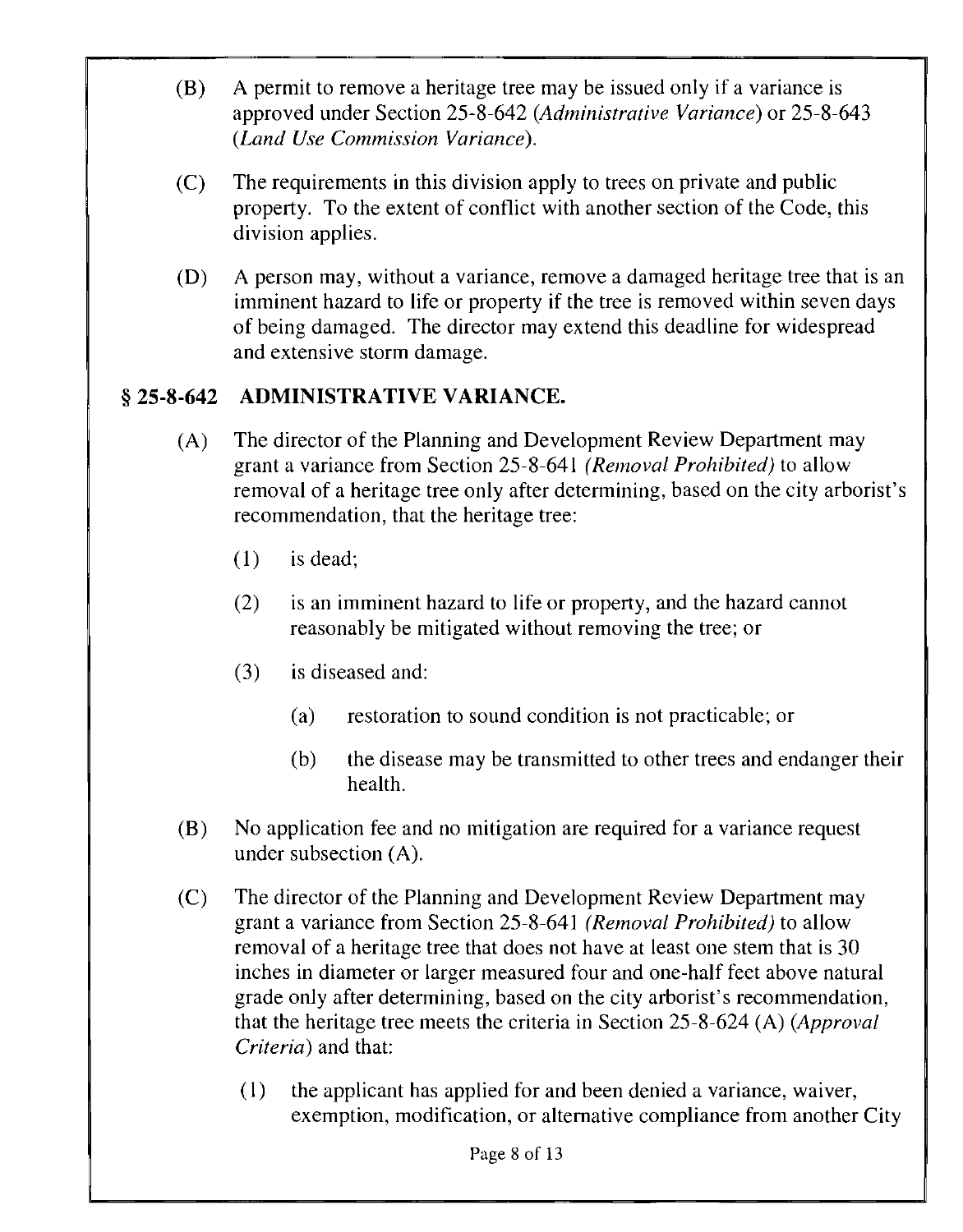Code provision which would eliminate the need to remove the heritage tree, as required in Section 25-8-646 (Variance *Prerequisite*); and

- (2) removal of the heritage tree is not based on a condition caused by the method chosen by the applicant to develop the property, unless removal of the heritage tree will result in a design that will allow for the maximum provision of ecological service, historic, and cultural value of the trees on the site.
- (D) A variance granted under this section:
	- (1) shall be the minimum change necessary;
	- (2) shall require mitigation as a condition of variance approval for variances requested under Subsection (C) of this section; and
	- (3) may not be issued until the applicant has satisfied the mitigation conditions required under this Subsection (D) (2) or posted fiscal security adequate to ensure performance of the mitigation conditions not later than one year after issuance of the variance.
- (E) The director of the Planning and Development Review Department shall prepare written findings to support the grant or denial of a variance request under Subsection (C) of this Section.

## § 25-8-643 LAND USE COMMISSION VARIANCE.

- (A) The Land Use Commission may grant a variance from Section 25-8-641 (Removal Prohibited) to allow removal of a heritage tree that has at least one stem that is 30 inches or larger in diameter measured four and one-half feet above natural grade only after determining, based on the city arborist's recommendation, that the heritage tree meets the criteria in Section 25-8-624 (A) (Approval Criteria), and that:
	- (1) the applicant has applied for and been denied a variance, waiver, exemption, modification, or alternative compliance from another City Code provision which would eliminate the need to remove the heritage tree, as required in Section 25-8-646 (Variance Prerequisites), and
	- (2) removal of the heritage tree is not based on a condition caused by the method chosen by the applicant to develop the property, unless removal of the heritage tree will result in a design that will allow for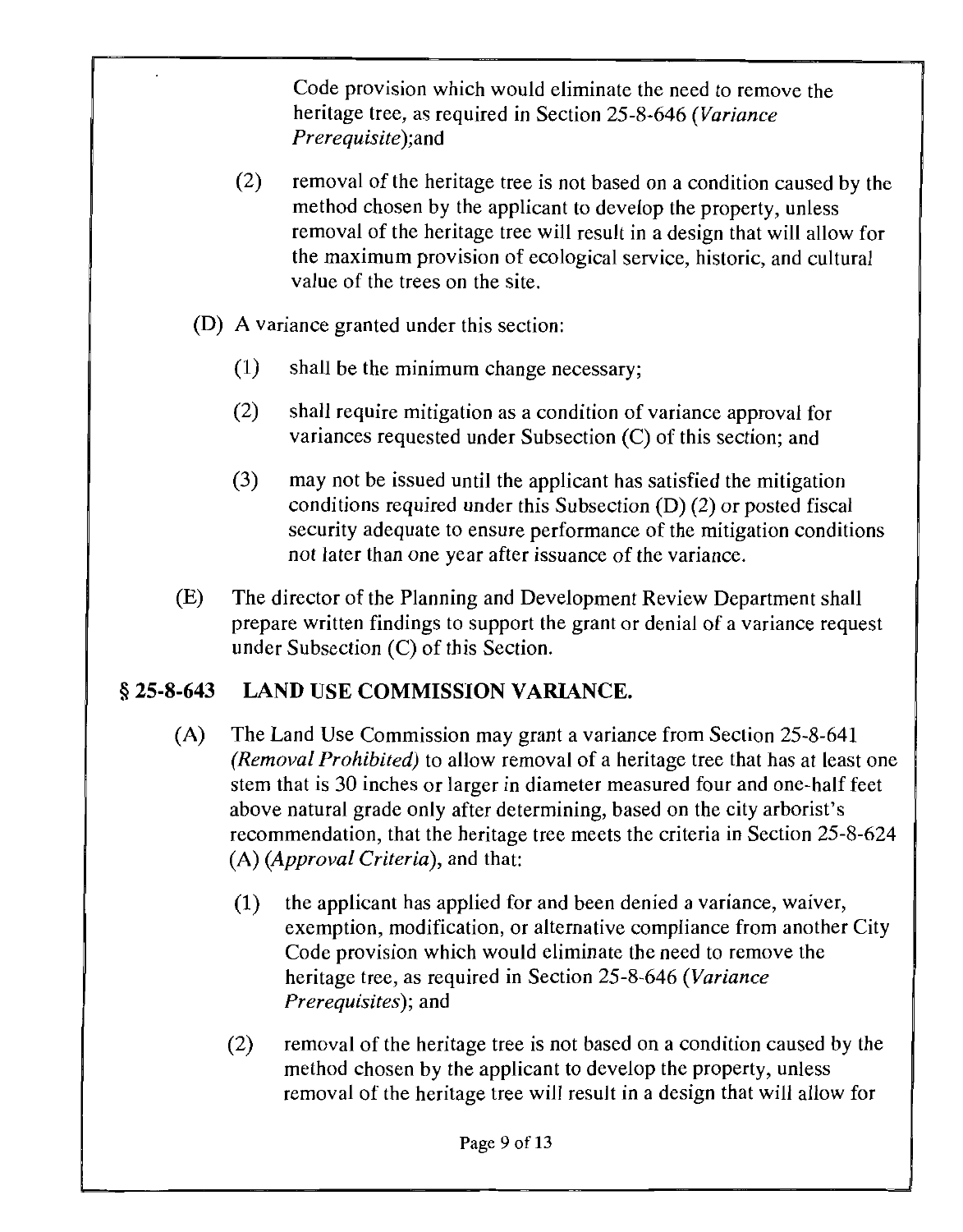the maximum provision of ecological service, historic, and cultural value of the trees on the site.

- (B) A variance granted under this section:
	- (1) shall be the minimum change necessary;
	- (2) shall require mitigation as a condition of variance approval; and
	- (3) may not be issued until the applicant has satisfied the mitigation conditions required under this Subsection (B) (2) or posted fiscal security adequate to ensure performance of the mitigation conditions not later than one year after issuance of the variance.
- (C) Consideration of a variance under this section requires:
	- (1) review by the Environmental Board; and
	- (2) review by the Urban Forestry Board if the heritage tree is located on public property or a public street or easement.

### § 25-8-644 APPEAL.

- (A) An applicant may appeal denial of an administrative variance under Section 25-8-642 to the Land Use Commission.
- (B) An appeal under this section requires:
	- (1) review by the Environmental Board; and
	- (2) review by the Urban Forestry Board if the heritage tree is located on public property or a public street or easement.

## § 25-8-645 APPLICATION FOR VARIANCE.

- (A) For a heritage tree located on public property or a public street or easement, an application requesting a variance to allow removal of the heritage tree may be filed by:
	- (1) a City department, public utility, or political subdivision with the authority to install utility lines or other public facilities in or above the property, street, or easement; or
	- (2) the owner of property adjoining the site of the tree.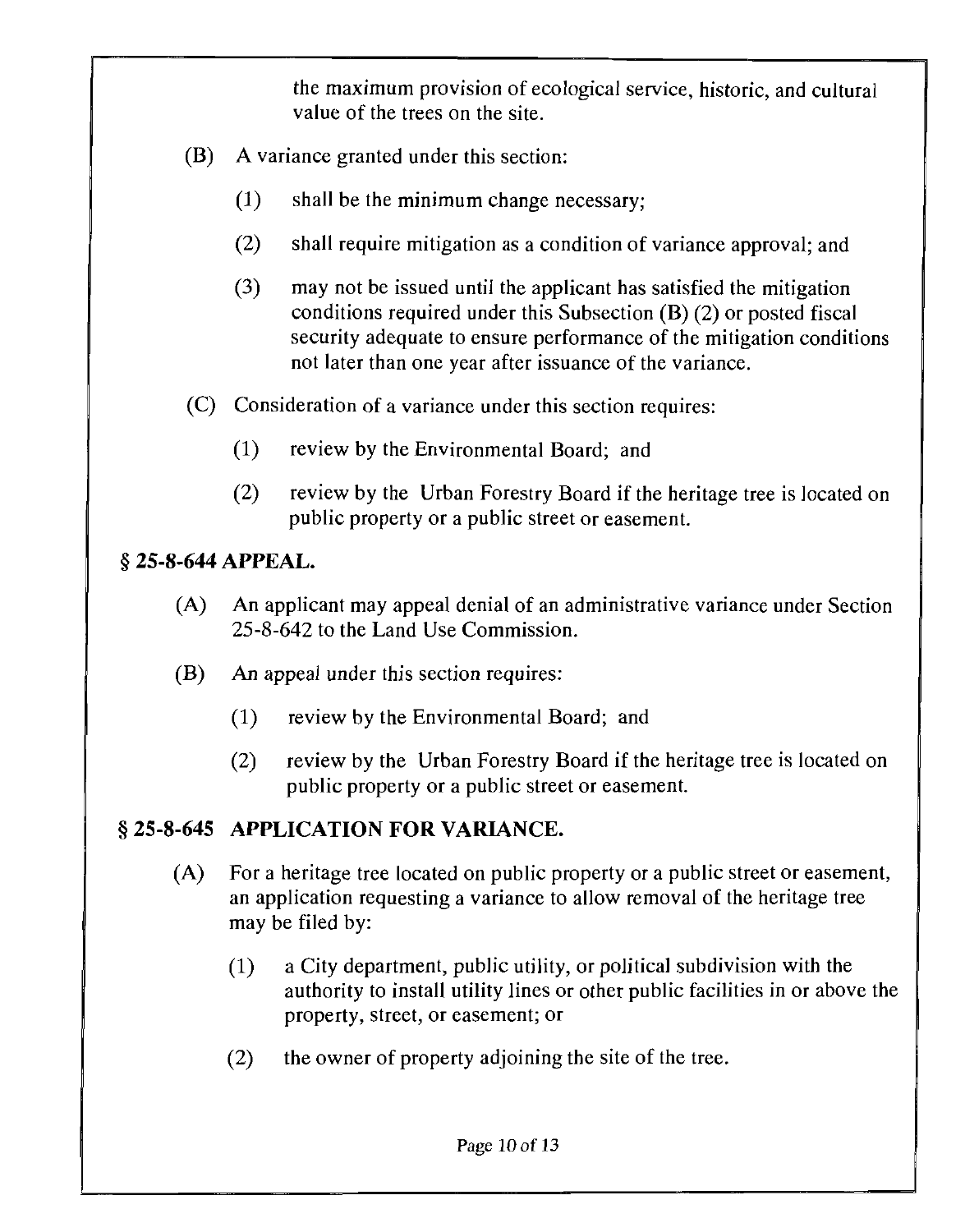- (B) For a heritage tree located on private property, an application requesting a variance to allow removal of the heritage tree may be filed by:
	- (1) the owner of the property on which the tree is located; or
	- (2) the city arborist, if the tree is seriously diseased or is a safety hazard.
- (C) An application requesting a variance to allow removal of a heritage tree must:
	- (1) be filed with the director of the Planning and Development Review Department; and
	- (2) include the fee prescribed by ordinance; and
	- (3) include the information prescribed by the Administrative Criteria Manual.
- (D) The application fee is not required if the application is based solely on the criteria in Subsections 25-8-624 (A)  $(3)$ ,  $(4)$  or  $(5)$ .

# § 25-8-646 VARIANCE PREREQUISITE.

- (A) If a variance, waiver, exemption, modification, or alternative compliance from another City Code provision would eliminate the need for a variance from Section 25-8-641 (Removal Prohibited), before requesting a variance to allow removal of a heritage tree on private property the applicant must:
	- (1) request a variance, waiver, exemption, modification or alternative compliance from the Code provisions that would eliminate the need to remove the heritage tree; and
	- (2) obtain a grant or denial of the variance, waiver, exemption, modification or alternative compliance that would eliminate the need to remove the heritage tree.
- (B) The request for a variance to allow removal of a heritage tree may not be considered unless the variance, waiver, exemption, modification or alternative compliance from other City Code provisions is denied.
- (C) The application fee for a variance from another City Code provision required under this section is waived.
- (D) This section does not apply to an application for a variance to remove a heritage tree based on the criteria in Subsections 25-8-624 (A) (3), (4) or (5).

Page 11 of 13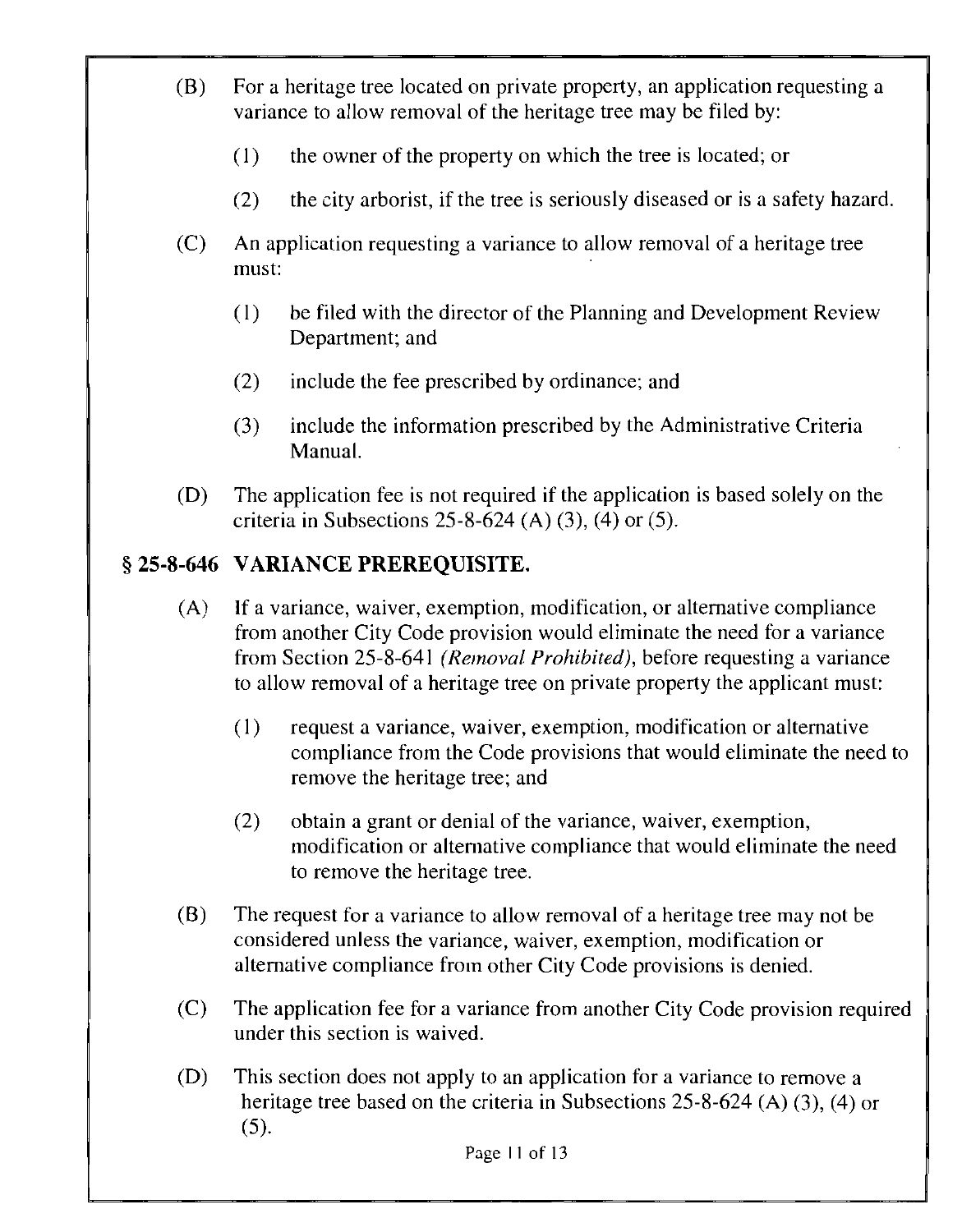- (E) The body considering the variance, waiver, exemption, modification, or alternative compliance will consider the benefit of preserving the heritage tree in determining whether to grant or deny the request for a variance, waiver, exemption, modification or alternative compliance from another City Code provision.
- (F) This subsection does not require an applicant to request a variance, waiver, exemption, modification, or alternative compliance if the director determines that to do so would endanger the public health and safety.

## § 25-8-647 ACTION ON APPLICATION.

- (A) The director of the Planning and Development Review Department shall take action on a variance request to allow removal of a heritage tree:
	- (1) not later than the  $10^{th}$  working day after the complete application is filed; or
	- (2) if a variance, waiver, exemption, modification, or alternative compliance from another City Code provision is required under Subsection 25-8-646 (Variance Prerequisite), not later than the  $10<sup>th</sup>$ working day after the request is denied.
- (B) If the application is based on a damaged heritage tree constituting an immediate hazard to life or property, the application shall be approved or denied within 24 hours and no application fee is required.
- (C) An application to remove a tree that is not associated with a pending subdivision, site plan, or building permit application submitted to the City is automatically granted if the director does not act on the application before the expiration of the applicable deadline.

## § 25-8-648 VARIANCE EFFECTIVE DATE AND EXPIRATION.

- (A) Approval of a variance request to allow removal of a heritage tree is effective immediately.
- (B) A variance to allow removal of a heritage tree expires:
	- (1) one year after its effective date, provided that the mitigation conditions in the variance remain in effect until the conditions are met; or